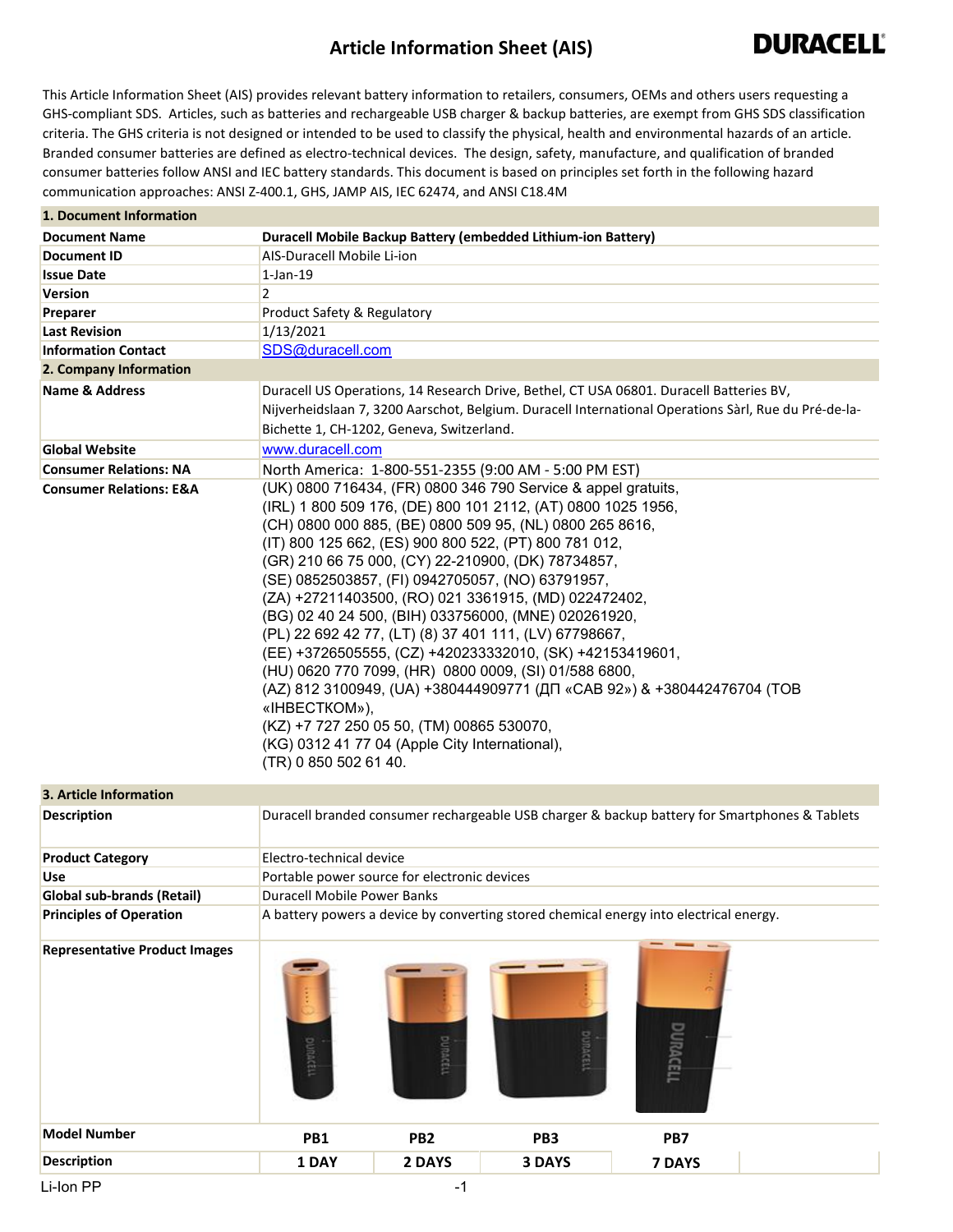## **Article Information Sheet (AIS)**



| <b>Watt hours</b>                                      | 12.2 WH                                                                                                                                                                                                                                                                                                                                                                                                                                                                                                                                                                    | 24.3 WH                                               | 36.5 WH | 73.0 WH                                                                                                                                                                                                                                                                                                                                                                                                                                                                                                                                                |  |  |
|--------------------------------------------------------|----------------------------------------------------------------------------------------------------------------------------------------------------------------------------------------------------------------------------------------------------------------------------------------------------------------------------------------------------------------------------------------------------------------------------------------------------------------------------------------------------------------------------------------------------------------------------|-------------------------------------------------------|---------|--------------------------------------------------------------------------------------------------------------------------------------------------------------------------------------------------------------------------------------------------------------------------------------------------------------------------------------------------------------------------------------------------------------------------------------------------------------------------------------------------------------------------------------------------------|--|--|
| <b>4. Article Construction</b>                         |                                                                                                                                                                                                                                                                                                                                                                                                                                                                                                                                                                            |                                                       |         |                                                                                                                                                                                                                                                                                                                                                                                                                                                                                                                                                        |  |  |
| <b>Applicable Battery Industry</b><br><b>Standards</b> | UL 1642, IEC 62133, ANSI C18.2M, and IEC 60950-1                                                                                                                                                                                                                                                                                                                                                                                                                                                                                                                           |                                                       |         |                                                                                                                                                                                                                                                                                                                                                                                                                                                                                                                                                        |  |  |
| <b>Electro-technical System</b>                        | Rechargeable Lithium-ion                                                                                                                                                                                                                                                                                                                                                                                                                                                                                                                                                   |                                                       |         |                                                                                                                                                                                                                                                                                                                                                                                                                                                                                                                                                        |  |  |
| <b>Electrode - Negative</b>                            | Proprietary                                                                                                                                                                                                                                                                                                                                                                                                                                                                                                                                                                |                                                       |         |                                                                                                                                                                                                                                                                                                                                                                                                                                                                                                                                                        |  |  |
| <b>Electrode - Positive</b>                            | Proprietary                                                                                                                                                                                                                                                                                                                                                                                                                                                                                                                                                                |                                                       |         |                                                                                                                                                                                                                                                                                                                                                                                                                                                                                                                                                        |  |  |
| Electrolyte                                            | Proprietary                                                                                                                                                                                                                                                                                                                                                                                                                                                                                                                                                                |                                                       |         |                                                                                                                                                                                                                                                                                                                                                                                                                                                                                                                                                        |  |  |
| <b>Materials of Construction - Cell</b>                | <b>ABS Plastic</b>                                                                                                                                                                                                                                                                                                                                                                                                                                                                                                                                                         |                                                       |         |                                                                                                                                                                                                                                                                                                                                                                                                                                                                                                                                                        |  |  |
| <b>Materials of Construction - Battery</b><br>Case     |                                                                                                                                                                                                                                                                                                                                                                                                                                                                                                                                                                            | Plastic or alumimum depending on model                |         |                                                                                                                                                                                                                                                                                                                                                                                                                                                                                                                                                        |  |  |
| <b>Declarable Substances</b><br>(IEC 62474 Criteria 1) | None                                                                                                                                                                                                                                                                                                                                                                                                                                                                                                                                                                       |                                                       |         |                                                                                                                                                                                                                                                                                                                                                                                                                                                                                                                                                        |  |  |
| <b>Mercury Free Battery</b><br>(ANSI C18.4M <5ppm)     | Yes                                                                                                                                                                                                                                                                                                                                                                                                                                                                                                                                                                        |                                                       |         |                                                                                                                                                                                                                                                                                                                                                                                                                                                                                                                                                        |  |  |
| <b>Small Cell or Battery</b>                           | No                                                                                                                                                                                                                                                                                                                                                                                                                                                                                                                                                                         |                                                       |         |                                                                                                                                                                                                                                                                                                                                                                                                                                                                                                                                                        |  |  |
| (ANSI C18.1M Part 2; IEC 60086-5)                      |                                                                                                                                                                                                                                                                                                                                                                                                                                                                                                                                                                            |                                                       |         |                                                                                                                                                                                                                                                                                                                                                                                                                                                                                                                                                        |  |  |
| 5. Health & Safety                                     |                                                                                                                                                                                                                                                                                                                                                                                                                                                                                                                                                                            |                                                       |         |                                                                                                                                                                                                                                                                                                                                                                                                                                                                                                                                                        |  |  |
| <b>Ingestion/Small Parts Warning</b>                   | N/A                                                                                                                                                                                                                                                                                                                                                                                                                                                                                                                                                                        |                                                       |         |                                                                                                                                                                                                                                                                                                                                                                                                                                                                                                                                                        |  |  |
| <b>Normal Conditions of Use</b>                        |                                                                                                                                                                                                                                                                                                                                                                                                                                                                                                                                                                            | high temperatures, or is mechanically abused.         |         | Exposure to contents inside the sealed battery will not occur unless the battery leaks, is exposed to                                                                                                                                                                                                                                                                                                                                                                                                                                                  |  |  |
| <b>Note to Physician</b>                               |                                                                                                                                                                                                                                                                                                                                                                                                                                                                                                                                                                            |                                                       |         | Inhalation of vapors or fumes released due to a large number of leaking batteries may cause<br>respiratory and eye irritation. High concentrations may cause central nervous system effects including<br>headache, dizziness, and nausea. Provide fresh air and seek medical attention.                                                                                                                                                                                                                                                                |  |  |
| <b>First Aid - If swallowed</b>                        | Swallowing is not anticipated due to battery size. Irritation to the internal/external mouth area may<br>occur following exposure to a leaking battery. Do not induce vomiting, give food or drink. Seek<br>medical attention immediately.                                                                                                                                                                                                                                                                                                                                 |                                                       |         |                                                                                                                                                                                                                                                                                                                                                                                                                                                                                                                                                        |  |  |
| Poison Center/North America                            |                                                                                                                                                                                                                                                                                                                                                                                                                                                                                                                                                                            |                                                       |         | USA/CANADA CALLS ONLY: 1-800-498-8666 (Toll-Free) [24-Hour National Battery Ingestion Hotline]                                                                                                                                                                                                                                                                                                                                                                                                                                                         |  |  |
| <b>Poison Centers/World Directory</b>                  |                                                                                                                                                                                                                                                                                                                                                                                                                                                                                                                                                                            | http://globalcrisis.info/poisonemergency.html#AAA     |         |                                                                                                                                                                                                                                                                                                                                                                                                                                                                                                                                                        |  |  |
| <b>First Aid - Eye Contact</b>                         |                                                                                                                                                                                                                                                                                                                                                                                                                                                                                                                                                                            |                                                       |         | Flush with running water for at least 30 minutes. Seek medical attention immediately.                                                                                                                                                                                                                                                                                                                                                                                                                                                                  |  |  |
| <b>First Aid - Skin Contact</b>                        |                                                                                                                                                                                                                                                                                                                                                                                                                                                                                                                                                                            | medical attention if irritation persists.             |         | Remove contaminated clothing and flush skin with running water for at least 15 minutes. Seek                                                                                                                                                                                                                                                                                                                                                                                                                                                           |  |  |
| <b>First Aid - Inhalation</b>                          |                                                                                                                                                                                                                                                                                                                                                                                                                                                                                                                                                                            | attention if irritation persists. Inhalation of vapor |         | Contents of leaking battery may be irritating to respiratory passages. Move to fresh air. Seek medical                                                                                                                                                                                                                                                                                                                                                                                                                                                 |  |  |
|                                                        | These are:<br>over-discharge, and crush                                                                                                                                                                                                                                                                                                                                                                                                                                                                                                                                    | 3-Design consideration: Thermal abuse, mold stress    |         | Battery Safety Standards & Testing Duracell rechargeable lithium-ion batteries meet the requirements of [UL 1642, IEC 62133, and ANSI<br>C18.2M]. These standards specify tests and requirements to ensure safe operation of batteries under<br>normal use and reasonably foreseeable misuse. The test regimes assess three conditions of safety.<br>1-Intended use simulation: Partial use, vibration, thermal shock, and mechanical shock<br>2-Reasonably foreseeable misuse: Incorrect installation, external short-circuit, free fall (user-drop), |  |  |
| <b>Precautionary Statements</b>                        | CAUTION: The lithium-ion battery used in this charging device may present a risk of fire or chemical<br>burn if mistreated. Do not disassemble, expose to heat above 100° C (212° F), or incinerate. Misusing<br>or incorrectly connecting the charging device may cause electric shock to users and damage<br>equipment. Read instructions carefully. The charging device may become warm and may reach 50°C<br>(122°F) under extended high power operation. During operation, keep the charging device away from<br>materials that may be affected by these temperatures |                                                       |         |                                                                                                                                                                                                                                                                                                                                                                                                                                                                                                                                                        |  |  |

**6. Fire Hazard & Firefighting**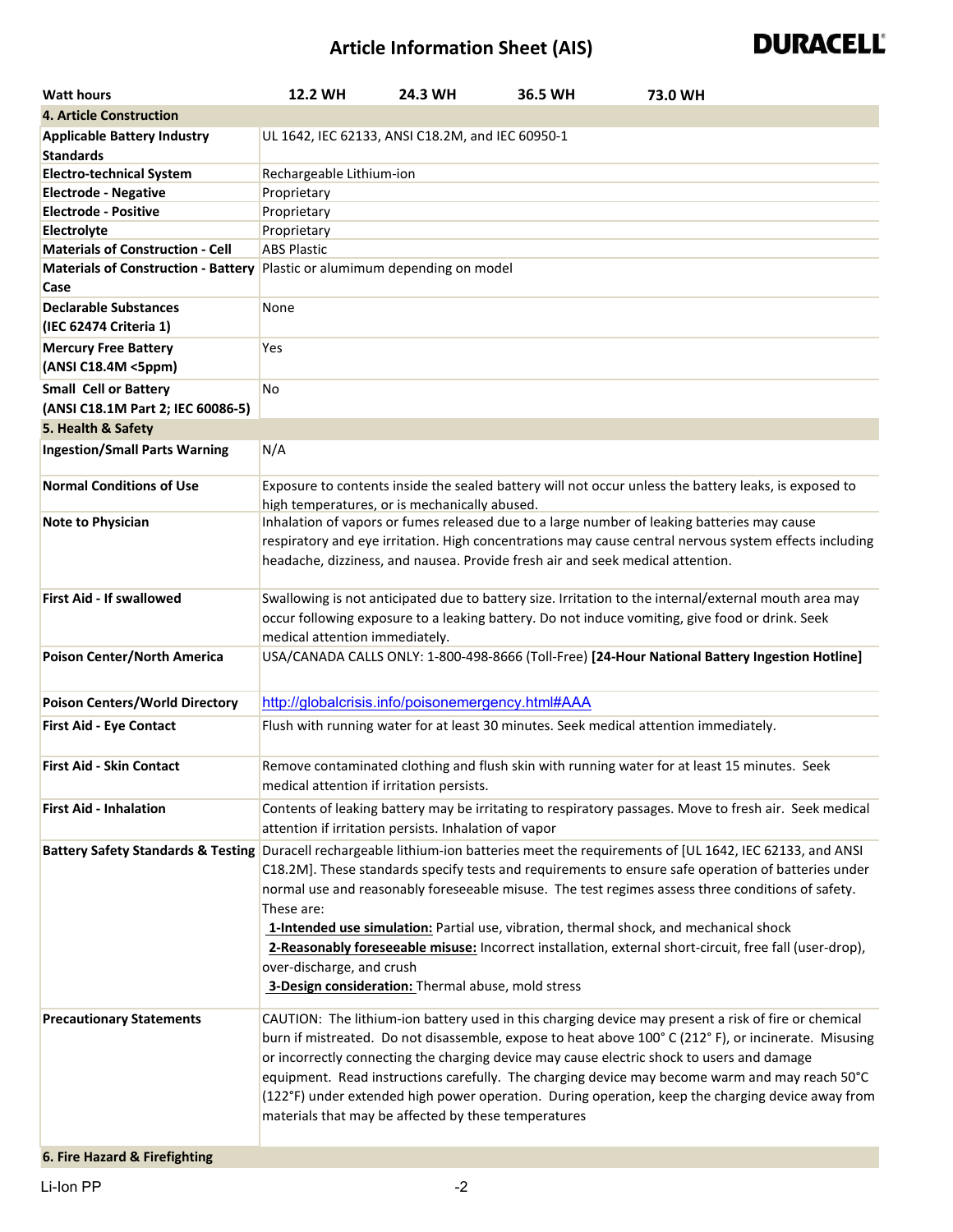| <b>Fire Hazard</b>                                             | Batteries may rupture or leak if involved in a fire.                                                                                                                                                                                                                                                                                                                                                                                                                                                                                                                                                                                                                                                                                                                                                                                                                                                                                                                                 |
|----------------------------------------------------------------|--------------------------------------------------------------------------------------------------------------------------------------------------------------------------------------------------------------------------------------------------------------------------------------------------------------------------------------------------------------------------------------------------------------------------------------------------------------------------------------------------------------------------------------------------------------------------------------------------------------------------------------------------------------------------------------------------------------------------------------------------------------------------------------------------------------------------------------------------------------------------------------------------------------------------------------------------------------------------------------|
| <b>Extinguishing Media</b>                                     | In case of fire, you can use fire extinguishers appropriate for a solid material fire; the recommended<br>sequence is water or water mist, sand, CO2, powder. Use any extinguishing media appropriate for the<br>surrounding materials. For incipient (beginning) fires copious amounts of water are effective in<br>cooling burning lithium ion batteries. Fire fighters should use appropriate PPE for the fumes and heat.                                                                                                                                                                                                                                                                                                                                                                                                                                                                                                                                                         |
| <b>Fires Involving Large Quantities of</b><br><b>Batteries</b> | Large quantities of batteries involved in a fire will rupture and release irritating fumes from thermal<br>degradation<br>If using water, use enough to smother the fire. Cooling exterior of batteries will help prevent                                                                                                                                                                                                                                                                                                                                                                                                                                                                                                                                                                                                                                                                                                                                                            |
|                                                                | rupturing. Burning batteries generate toxic and corrosive lithium hydroxide fumes. Firefighters should<br>wear self-contained breathing apparatus. Detailed information on fighting a lithium-ion fire can be<br>found in US DOT Emergency Response Guide 147 (Lithium-Ion Batteries).                                                                                                                                                                                                                                                                                                                                                                                                                                                                                                                                                                                                                                                                                               |
| 7. Handling & Storage                                          |                                                                                                                                                                                                                                                                                                                                                                                                                                                                                                                                                                                                                                                                                                                                                                                                                                                                                                                                                                                      |
| <b>Handling Precautions</b>                                    | Do not drop or subject the charging device to strong mechanical shock. Do not expose the battery to<br>excessive shock or vibration. Do not expose the battery to moisture. Do not insert any object into the<br>parts or openings of the battery. Do not operate the battery if it has received a sharp blow, been<br>dropped, or otherwise has been damaged in any way. Do not use or store in environments where the<br>temperature is 40°C/ (104°F) or greater. Keep out of reach of children.                                                                                                                                                                                                                                                                                                                                                                                                                                                                                   |
| <b>Storage Precautions</b>                                     | Store batteries in a dry place at normal room temperature.                                                                                                                                                                                                                                                                                                                                                                                                                                                                                                                                                                                                                                                                                                                                                                                                                                                                                                                           |
| 8. Disposal Considerations (GHS Section 13)                    |                                                                                                                                                                                                                                                                                                                                                                                                                                                                                                                                                                                                                                                                                                                                                                                                                                                                                                                                                                                      |
| <b>Collection &amp; Proper Disposal</b>                        | Dispose of batteries in compliance with federal, state or provincial and local regulations. Do not<br>accumulate large quantities of used batteries for disposal. Do not incinerate. Consumers should<br>dispose of their used batteries into the collection network at municipal depots and retailers. They<br>should not dispose of batteries with household trash.                                                                                                                                                                                                                                                                                                                                                                                                                                                                                                                                                                                                                |
| USA EPA RCRA (40 CFR 261)                                      | Lithium-ion batteries are classified as Universal Waste when recycled through a battery recycler.                                                                                                                                                                                                                                                                                                                                                                                                                                                                                                                                                                                                                                                                                                                                                                                                                                                                                    |
| 9. Transport Information (GHS Section 14)                      |                                                                                                                                                                                                                                                                                                                                                                                                                                                                                                                                                                                                                                                                                                                                                                                                                                                                                                                                                                                      |
|                                                                | UN38.3 Test Summary Documents that are required January 1, 2020 by the UN Model Regulations,<br>UN38.3 Test Summary Documents 20th Revised Edition, 2.9.4 can be requested by sending an email requst to<br>UN38.3_duracell@duracell.com.                                                                                                                                                                                                                                                                                                                                                                                                                                                                                                                                                                                                                                                                                                                                            |
| <b>Regulatory Status</b>                                       | Duracell rechargeable lithium-ion batteries are produced and delivered in accordance with current<br>IATA/ICAO regulations. Duracell lithium ion batteries can be shipped in accordance with the most<br>recent ICAO and IATA editions. Shipping packages for all Duracell lithium cells/batteries are designed<br>to prevent: short circuits, movement within the package, damage to the cells/batteries, and release of<br>the package contents. Persons who prepare or offer lithium batteries for transport are required by<br>regulation to be trained to the extent of their responsibility. The information in this section is<br>provided for informational purposes only. The transportation of lithium ion batteries is regulated by<br>ICAO, IATA, IMO and US DOT. Duracell lithium ion batteries are not subject to the other provisions of<br>the Dangerous Goods regulations as long as they are packaged and marked in accordance with the<br>applicable regulations. |
| <b>DEFECTIVE Lithium Batteries</b>                             | Defective Lithium batteries are <b>forbidden</b> on both Passenger and Cargo Aircraft. For all other modes<br>of transortation, defective Lithium batteries are fully regulated as <b>Dangerous Goods</b> .                                                                                                                                                                                                                                                                                                                                                                                                                                                                                                                                                                                                                                                                                                                                                                          |
| <b>Total Lithium Content (grams)</b>                           | N/A                                                                                                                                                                                                                                                                                                                                                                                                                                                                                                                                                                                                                                                                                                                                                                                                                                                                                                                                                                                  |
| <b>Lithium ion Watt Hour Rating</b>                            | See Section 3 - Images                                                                                                                                                                                                                                                                                                                                                                                                                                                                                                                                                                                                                                                                                                                                                                                                                                                                                                                                                               |
| <b>UN Identification Number/</b><br><b>Shipping Name</b>       | UN3480 Lithium Ion battery                                                                                                                                                                                                                                                                                                                                                                                                                                                                                                                                                                                                                                                                                                                                                                                                                                                                                                                                                           |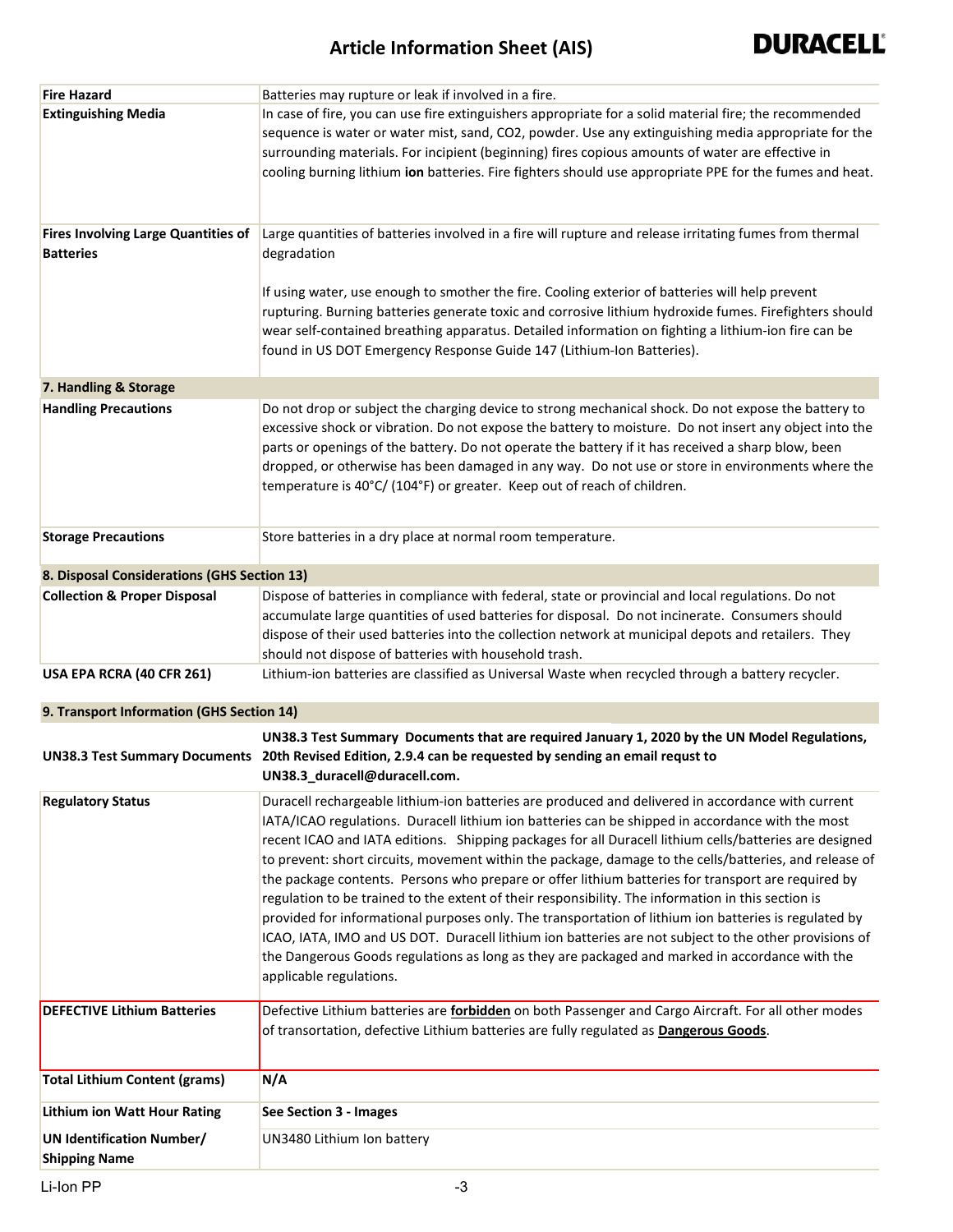## **Article Information Sheet (AIS)**



| <b>UN 38.3 Transportation Tests</b>                                | Duracell certifies that this lithium ion battery meets the requirements of the UN Manual of Tests and<br>Criteria, Part III subsection 38.3. For documentation requests, please see Section 2.                                                                                                                                                      |  |  |  |  |
|--------------------------------------------------------------------|-----------------------------------------------------------------------------------------------------------------------------------------------------------------------------------------------------------------------------------------------------------------------------------------------------------------------------------------------------|--|--|--|--|
| <b>Special Provisions Conformance</b>                              | Special regulatory provisions require batteries to be packaged in a manner that prevents the<br>generation of a dangerous quantity of heat and short circuits.                                                                                                                                                                                      |  |  |  |  |
| <b>US DOT Special Provisions</b>                                   | 49 CFR 173.185(c)                                                                                                                                                                                                                                                                                                                                   |  |  |  |  |
| Air Transport (IATA/ICAO) Packing                                  | PI 965 - Lithium ion batteries                                                                                                                                                                                                                                                                                                                      |  |  |  |  |
| <b>Instructions</b>                                                | Lithium Ion cells/batteries are limited to a 30% "State of Charge" (SoC) and forbidden on passenger<br>aircraft thus "Cargo Aircraft Only" label is required.PI 965 Section II will have a quantity limit of 1<br>package offered for consignment, overpack quantity limit of 1 package and package must be offered<br>separately from other cargo. |  |  |  |  |
| <b>Marine/Water Transport (IMDG)</b>                               | 188                                                                                                                                                                                                                                                                                                                                                 |  |  |  |  |
| <b>Special Provision</b>                                           |                                                                                                                                                                                                                                                                                                                                                     |  |  |  |  |
| <b>ADR Special Provisions</b>                                      | 188, 230                                                                                                                                                                                                                                                                                                                                            |  |  |  |  |
| <b>Passenger Air Travel</b>                                        | Air travelers should consult the US Department of Transportation (DOT) Safety Travel web site at                                                                                                                                                                                                                                                    |  |  |  |  |
|                                                                    | http://safetravel.dot.gov for guidance regarding carry on of lithium batteries.                                                                                                                                                                                                                                                                     |  |  |  |  |
| <b>Emergency Transportation Hotline</b>                            | <b>CHEMTREC 24-Hour Emergency Response Hotline</b>                                                                                                                                                                                                                                                                                                  |  |  |  |  |
|                                                                    | Within the United States call +703-527-3887                                                                                                                                                                                                                                                                                                         |  |  |  |  |
|                                                                    | Outside the United States, call +1 703-527-3887 (Collect)                                                                                                                                                                                                                                                                                           |  |  |  |  |
| 10. Regulatory Information (GHS Section 15)                        |                                                                                                                                                                                                                                                                                                                                                     |  |  |  |  |
| 10a. Battery Requirements                                          |                                                                                                                                                                                                                                                                                                                                                     |  |  |  |  |
| <b>USA EPA Mercury Containing &amp;</b>                            | During the manufacturing process, no mercury is added.                                                                                                                                                                                                                                                                                              |  |  |  |  |
| <b>Rechargeable Battery</b>                                        |                                                                                                                                                                                                                                                                                                                                                     |  |  |  |  |
| <b>Management Act of 1996</b>                                      |                                                                                                                                                                                                                                                                                                                                                     |  |  |  |  |
| <b>10b General Requirements</b>                                    |                                                                                                                                                                                                                                                                                                                                                     |  |  |  |  |
| USA CPSIA 2008 (PL.11900314)                                       | <b>EXEMPT</b>                                                                                                                                                                                                                                                                                                                                       |  |  |  |  |
| USA CPSC FHSA (16 CFR 1500)                                        | Consumer batteries are not listed as a hazardous product.                                                                                                                                                                                                                                                                                           |  |  |  |  |
| USA EPA TSCA Section 13 (40 CFR                                    | For customs clearance purpose, batteries are defined as an "Article".                                                                                                                                                                                                                                                                               |  |  |  |  |
| 707.20)                                                            |                                                                                                                                                                                                                                                                                                                                                     |  |  |  |  |
| USA EPA RCRA (40 CFR 261)                                          | Lithium ion batteries are classified as Universal Waste when recycled through a battery recycler.                                                                                                                                                                                                                                                   |  |  |  |  |
| <b>USA California Prop 65</b>                                      | No warning required per 3rd party assessment.                                                                                                                                                                                                                                                                                                       |  |  |  |  |
| USA California Perchlorate                                         | N/A                                                                                                                                                                                                                                                                                                                                                 |  |  |  |  |
| <b>Prevention Act of 2003</b><br><b>Canada Products Containing</b> | Mercury free                                                                                                                                                                                                                                                                                                                                        |  |  |  |  |
| <b>Mercury Regulations</b>                                         |                                                                                                                                                                                                                                                                                                                                                     |  |  |  |  |
| SOR/20140254                                                       |                                                                                                                                                                                                                                                                                                                                                     |  |  |  |  |
| 10c. Regulatory Definitions - Articles                             |                                                                                                                                                                                                                                                                                                                                                     |  |  |  |  |
| <b>USA OSHA</b>                                                    | 29 CFR 1910.1200(b)(6)(v)                                                                                                                                                                                                                                                                                                                           |  |  |  |  |
| <b>USA TSCA</b>                                                    | 40 CFR 704.3; 710.2(3)(c); and [19 CFR 12.1209a)]                                                                                                                                                                                                                                                                                                   |  |  |  |  |
| <b>GHS</b>                                                         | <b>Section 1.3.2.1</b>                                                                                                                                                                                                                                                                                                                              |  |  |  |  |
| 11. Other Information                                              |                                                                                                                                                                                                                                                                                                                                                     |  |  |  |  |
| 11a. Certification & 3rd Party Approvals                           |                                                                                                                                                                                                                                                                                                                                                     |  |  |  |  |
| UL                                                                 | Lithium Batteries - Component BBCV2.MH27725 (ATI 505974; 505672)                                                                                                                                                                                                                                                                                    |  |  |  |  |
|                                                                    | 11b. AIS Hazard Communication Approaches (consulted in developing this document):                                                                                                                                                                                                                                                                   |  |  |  |  |